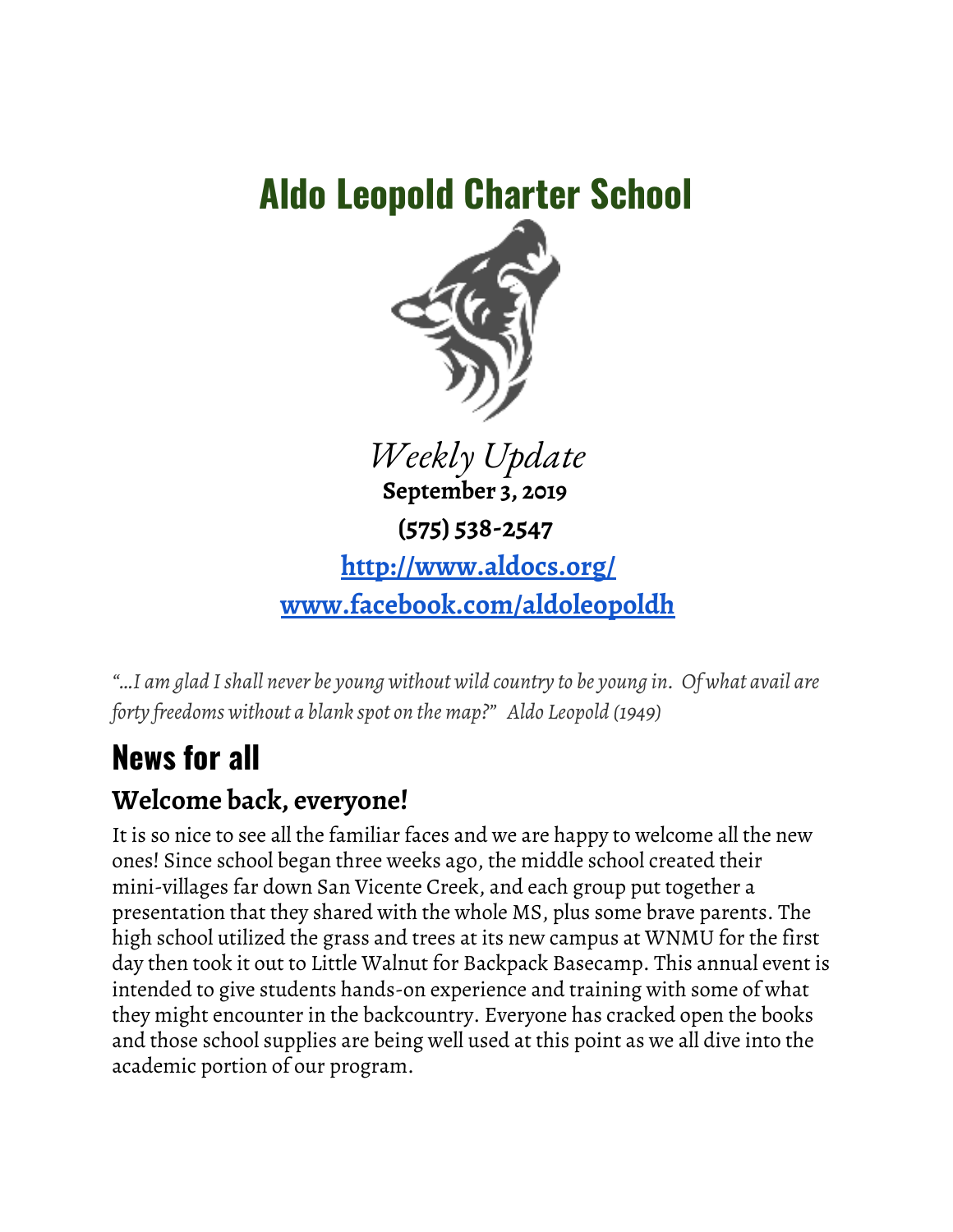# **The Update**

The Weekly Update is here to inform our Aldo families about all things Aldo. This weekly info blast, posted most Tuesdays on the website, is brought to you by the Middle School elective class, which this year is staffed by some creative, goofy sixth graders; earnest, enthusiastic 7th graders; and one sweet, charming 8th grader. So take us as we are and we hope you enjoy the voice we are speaking to you with. We are in the process of redesigning the Update so get ready for a new look!

#### **How we do things here**

The first part of the Update, *Newsfor all*, is intended for all in the school community. This is where you will find the lunch menu, pictures of our students doing the things they do, news from our school nurse, Jim McIntosh, a list of committee meeting dates and times, a calendar of upcoming events, samples from the art classes, things like this. The next section is happenings in the *High School*: YCC/Internships, CO, trips, project news. The Middle School section will include where we are going on Fridays, Student Council events, camping trips, Dream Makers, etc...We hope you read the whole thing and that this gives you a sense of what and who we are and that you find a place where you might be able to contribute to our school community. We are pretty link-happy at the Weekly Update, so whenever you see [blue](https://www.aldocs.org/weekly-updates--school-news.html), click on it and it will take you someplace with more information. Or a cool [video](https://www.youtube.com/watch?v=TOzrSk6iWNs) on YouTube that we think is relevant.

#### **Lunch**

#### **To The Parents and Guardians of ALCS Students,**

My name is **Francesca West**. I **supervise the kitchen at the middle school this year and coordinate volunteers for** *both* **school lunches.** Having volunteers is vital to our lunch program's success and we are currently in desperate need of more volunteers. We need people to:

**Pick up and deliver food,11:15-11:45 Serve and cleanup:11:40-12:40 or later if able** The lunch program *needs* at least **5 volunteers daily**, **Monday-Thursday**. Reach out to me if you can find a way to fit this into your schedule, or have a friend or relative who can volunteer in your place. If you can take a lunch break and just help serve at 11:45, we could really use the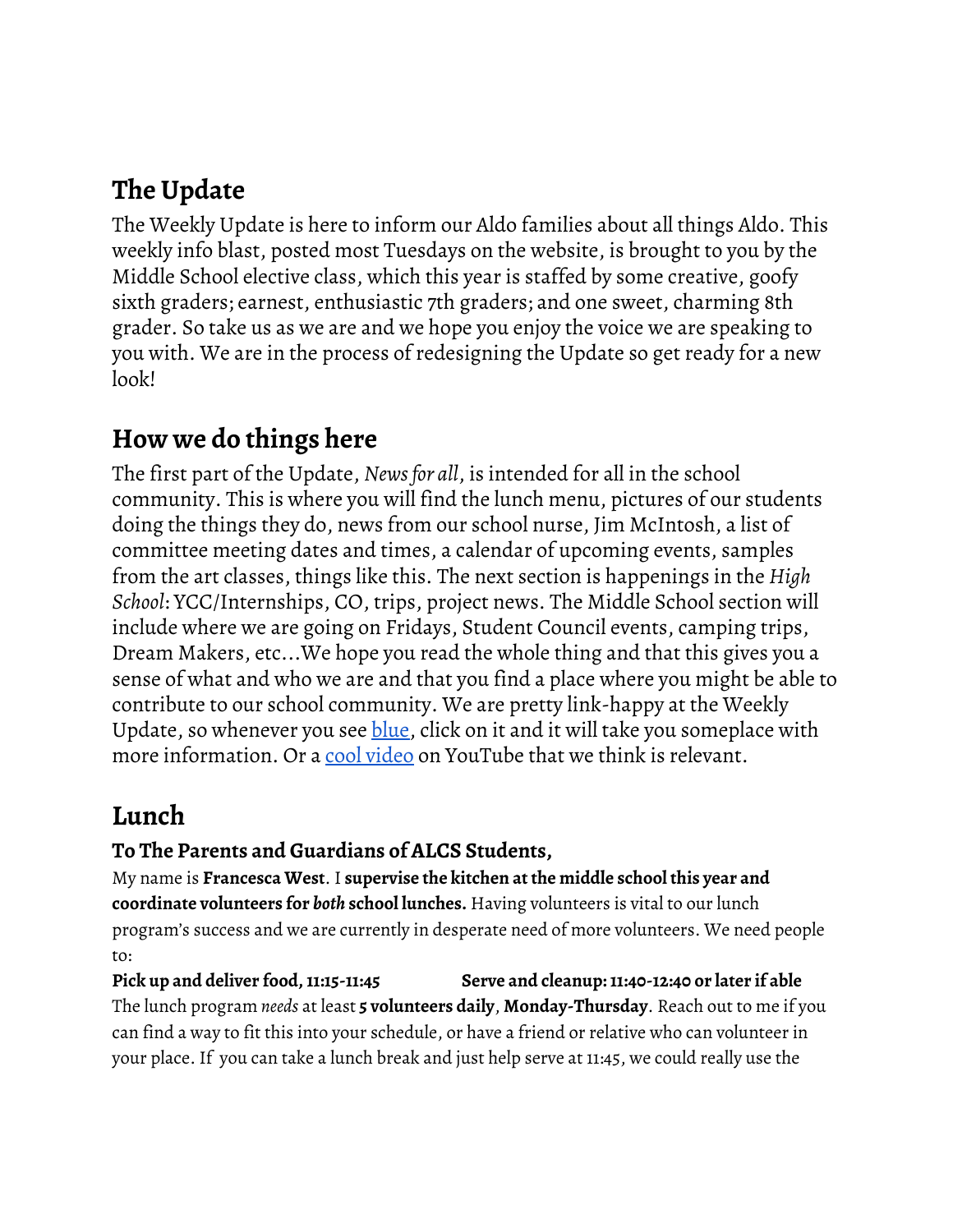extra hands. I look forward to hearing from you! Please reach out to me directly at **fwest@aldocs.org or call/text (612)751-2117**

#### **Lunch Menu**

|                                                                                                         |                                                                                                 | Wednesday 9/4<br>Burger on a Bun<br>French Fries, Cole<br>Slaw<br>Lettuce, Tomato, &<br>Onion, Fruit | Thursday 9/5<br>Veggie Enchiladas<br>Steamed Rice<br>Shredded Veggie<br>Salad<br>Fruit |
|---------------------------------------------------------------------------------------------------------|-------------------------------------------------------------------------------------------------|------------------------------------------------------------------------------------------------------|----------------------------------------------------------------------------------------|
| Monday 9/9<br>Chicken Parmesan,<br><b>Buttered Noodles</b><br>Sliced Cucumbers<br>Garden Salad<br>Fruit | Tuesday 9/10<br>Pot Stickers<br>Steamed Rice<br><b>Stir Fried Veggies</b><br>Green Salad, Fruit | Wednesday 9/11<br>Tomato Soup<br>Grilled Cheese<br>Sandwiches<br>Veggie Tray<br>Mixed Salad<br>Fruit | Thursday 9/12<br>Quiche,<br>French Fries<br>Whole Grain Bread<br>Caesar Salad<br>Fruit |

## **There is no Iin TEAM, but there is a U in Volunteer**

**Every family at Aldo is asked to donate 20 hours** of service to help our school function. That's approximately two hours a month throughout the school year. Volunteering is not just for parents, any extended family member can earn hours by volunteering at the school. One way to earn volunteer time and help out in a big way is by **volunteering for Lunch Server** (yes, we really need help now!). It's a great way to connect with the students in their natural environment and it's fun. (See above for information on how to do that.) Another way to earn volunteer hours is to **join a committee**, see this update for committee meeting times and just show up. Throughout the year there are more opportunities to earn hours by helping out with school trips. Keep an out for your chance to help by reading the weekly update regularly. Did you know you can to log any hours you have earned volunteering by going to [https://www.aldocs.org](https://www.aldocs.org/volunteering.html) and clicking the volunteer link at the top of the page? From there you will find the *[Volunteer](https://docs.google.com/forms/d/e/1FAIpQLSckISyev_xH8RnXGtwqaGEEfcrDL7BJAlsqttK-QqzBdTIf4w/viewform) Hours Form*. It just takes a second. If you have any questions please ask Cathie or Andrea in the front offices.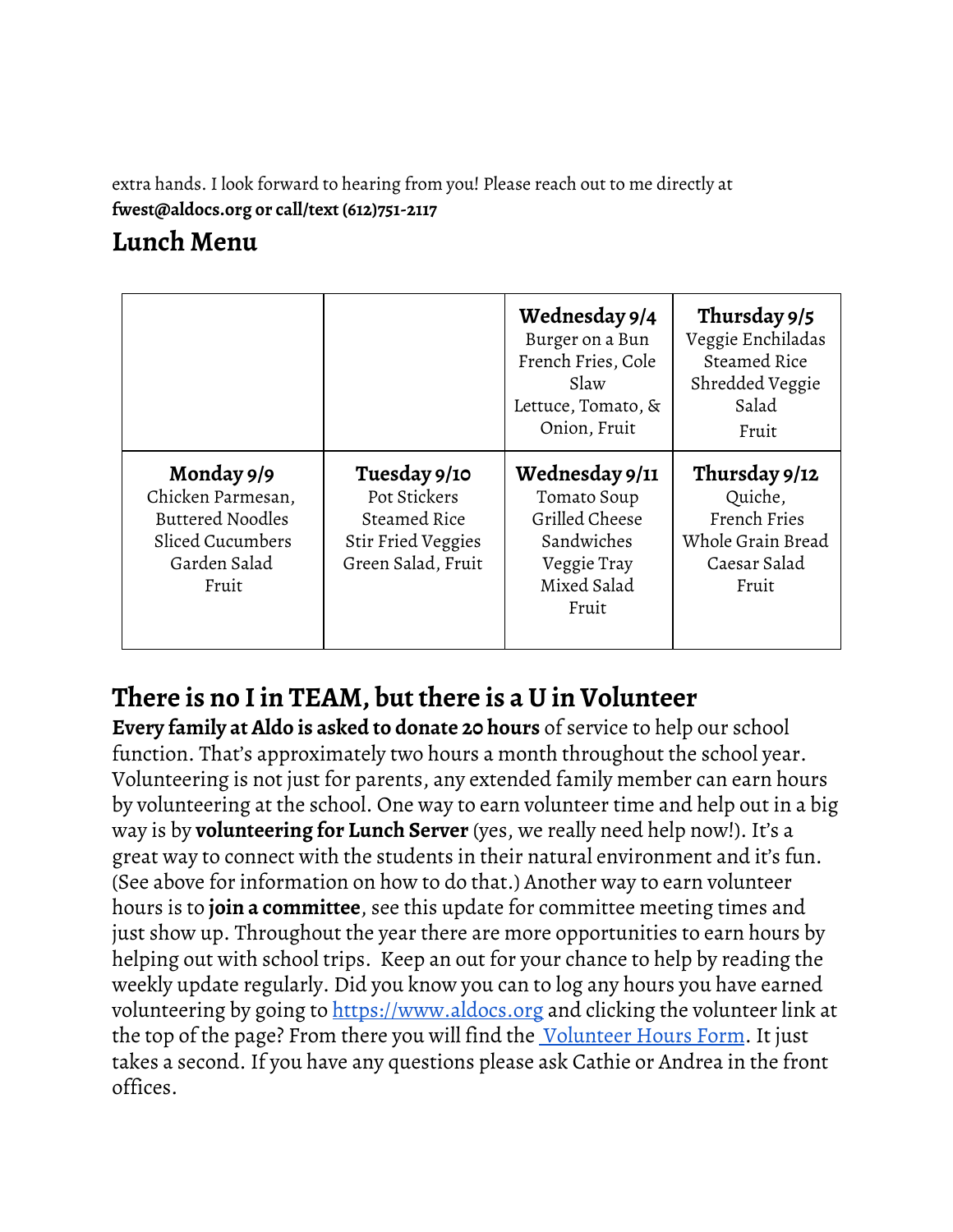## **[Calendar](https://www.aldocs.org/calendar.html)**

- **Monday 9/9-Thursday 9/12**…...9th and 12th graders go backpacking in the Gila, the WORLD's first designated [Wilderness](https://www.fs.usda.gov/detail/gila/learning/history-culture/?cid=stelprdb5038907)
- **Thursday 9/19- Friday 9/20**…..the WHOLE middle school goes to Camp Thunderbird
- **Friday 9/20**……..Parent/teacher conferences High School (This is for parents who want to schedule a time to meet their child's teacher.)
- **Monday 9/23-Thursday 9/26**…..10th-11th graders go backpacking, too!

#### **[Committee](https://www.aldocs.org/committees.html) Meetings**

- → Wednesday 9/4...4:30pm...School Health [Advisory](https://www.aldocs.org/school-health-advisory-council.html) Council.....@ High School
- ➔ **Thursday 9/12**……5:30pm…[Governing](https://www.aldocs.org/about-the-alcs-governing-council.html) Council ……..
- **→ Tuesday 9/17** ……4:30pm….Risk [Management…](https://www.aldocs.org/risk-management.html)….@ High School

# **High School**

# **The big deal**

So something we are pretty proud of here at Aldo is that we go backpacking every year. It's kinda cool. It is a ton of work to put together and then we are out there and it is a-MAZ-ing, and totally worth all the effort. There are so many skills, insights, and knowledge gained from these trips that will be utilized throughout the school year in and out of the classroom. Please be sure your child has [what](https://www.aldocs.org/uploads/1/1/5/7/115705285/2019_back-pack_letter_home.pdf) they [need](https://www.aldocs.org/uploads/1/1/5/7/115705285/2019_back-pack_letter_home.pdf) for their trip. If they don't have what they need, the school has <u>[gear](https://www.aldocs.org/high-school-backpacking-trips.html) to</u> [lend!](https://www.aldocs.org/high-school-backpacking-trips.html) The **first trip, Monday 9/9-Thursday 9/12 is for 9th & 12th**. *The10th & 11th gradersleave Monday 9/23 and return Thursday 9/26.* Go to the [website](https://www.aldocs.org/), click on the Backpacking button (computer lingo), and you will find the Letter Home, Routes and Itineraries, and the Senior/Freshman Backpacking Teams.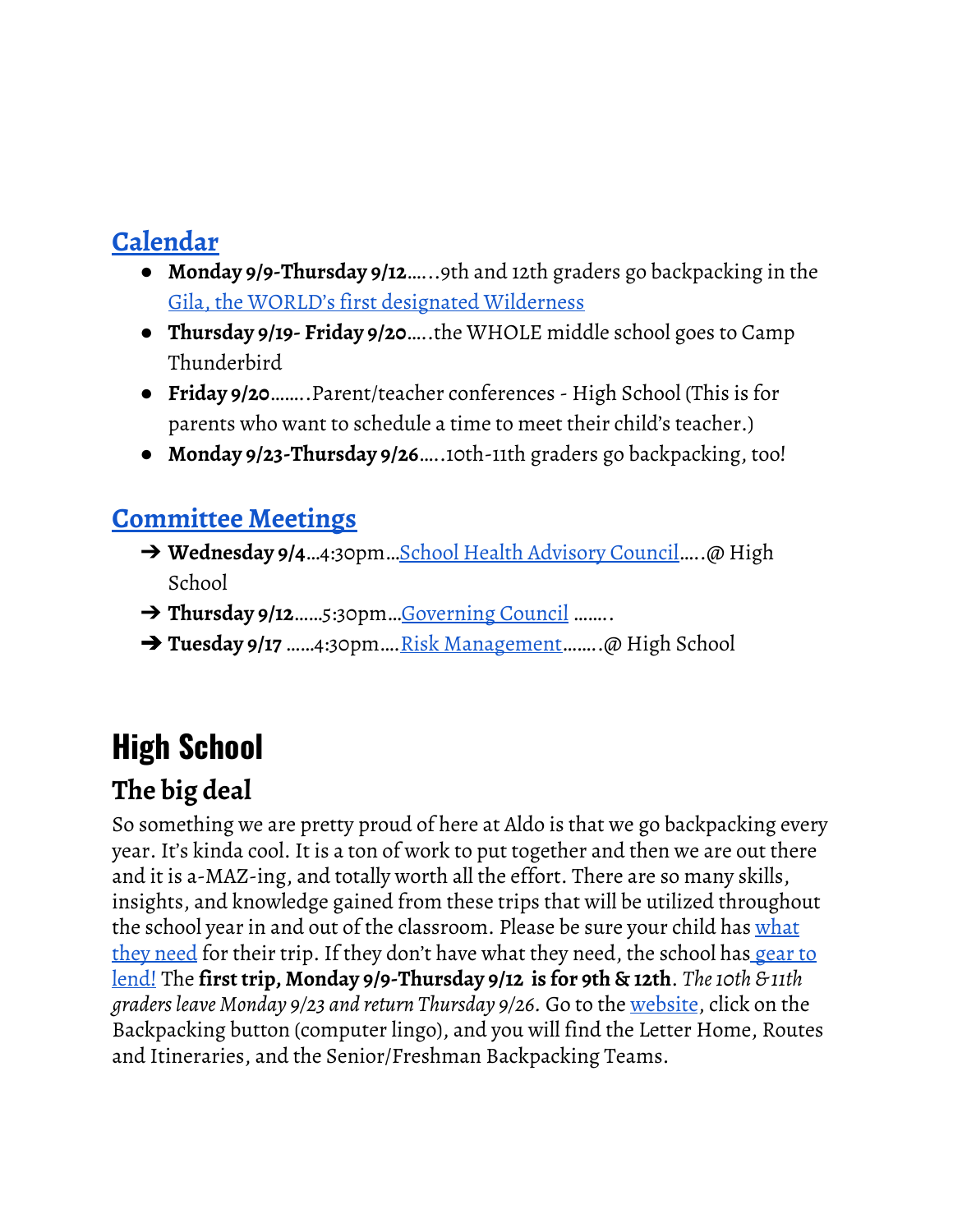### **Mr. Cantrell says that one must say something multiple times for it to be heard (He says this to middle schoolers, butI'm pretty sure it applies to grown-ups as well.)**

9<sup>th</sup> & 12<sup>th</sup> grade students who need to check out backpacks can do so after school on **Thursday 9/5**. Leave your collateral with Cathie in the front office. This is so you can take packs home with you that day and *return with a full pack on Friday 9/6 at 8:30 am for your pre-trip meeting.* Jim, Orien, Maddy, or Avery will help you with checking out this gear on **Thursday 9/5** [—](http://www.aldocs.org/uploads/1/1/5/7/115705285/backpack_risk_management_guidlines_final.pdf#page=29) *orearlier, if you ask nicely and arelucky*. Sign and return your *Student [Pre-Trip](http://www.aldocs.org/uploads/1/1/5/7/115705285/backpack_risk_management_guidlines_final.pdf#page=29) form* & *Parent [Pre-Trip](http://www.aldocs.org/uploads/1/1/5/7/115705285/backpack_risk_management_guidlines_final.pdf#page=28) form* to the front office. These are available from Cathie in the front office.

## **Community Orientation**

This **all-day Friday** class is for **all new students to the high school**. So that would be all the 9th graders and anyone in the upper grades who is new to Aldo. Check out Pete, Orien, and [Kristin's](https://www.aldocs.org/uploads/1/1/5/7/115705285/findingyourwayco.pdf) letter on the website for all you need to know about the CO class.

# **YCC/Internships**

Every Friday, high school students who have completed Community Orientation participate in an *[internship](https://www.aldocs.org/internships.html)* (local business, organization, or school) or work on a Youth [Conservation](https://www.aldocs.org/uploads/1/1/5/7/115705285/summary_of_ycc_worksites.pdf) Corps crew (Murals, Garden, Archaeology, Trails, and Eco-Monitors). This day is as important as any academic day. Students gain skills that will help them now and in the future. Students are required to keep a journal and must turn it in on Monday morning for grading by Catalina Claussen, the YCC/Internship Coordinator.

# **Middle School**

# **Fridays rock!**

At Aldo we [think](https://www.aldocs.org/alcs-overview.html) that kids learn best when they are experiencing life, so every Friday the middle school goes out *en masse* to learn stuff. Last week we hiked